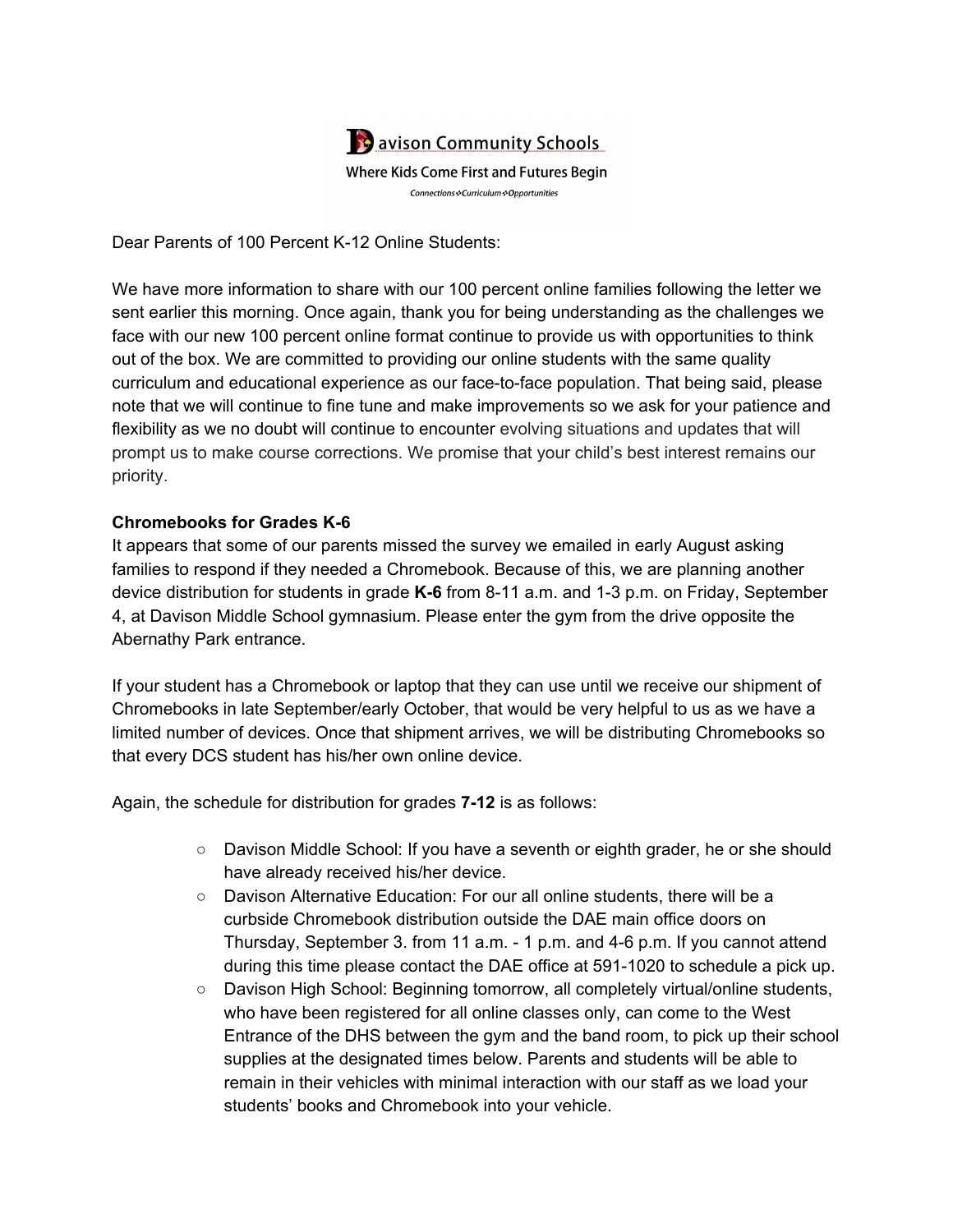The schedule will be as follows: Thursday, September 3, 2020 Students with the last name beginning with the letters (A-E) 8 am - 9 am Students with the last name beginning with the letters (F-L) 9 am - 10 am Students with the last name beginning with the letters (M-R) 10 a.m. - 11 a.m. Students with the last name beginning with the letters (S-Z) 11 a.m. - 12 p.m. The make-up time for ALL virtual students (A - Z) 1-2 p.m.

## **Clarification on Teacher Assignments**

Online **K-6th** teachers have reached out to their students. However, some students grades K-12 may not have been contacted yet due to new enrollment, schedule and staffing changes. If this is you, please be patient as we work through this transition process.

## **Clarification on Virtual Open Houses**

The September 9 Virtual Open House we mentioned in our previous letter is for online **K-6th** grades. We failed to include information for 7-12th graders who are 100 percent online. Here is the information for grades 7-12.

• Davison Alternative Education

All online students are taking classes through OdysseyWare and have an assigned mentor. Students should have already received their schedules and their student mentor will be emailing them on the first day of school, Tuesday morning, introducing themselves and their classes in Odysseyware. There will not be a virtual open house.

# • Davison High School

A Virtual Open House evening is planned for 6-8 p.m. September 15. Please watch for more details from your child's teachers.

● Davison Middle School

By midnight Friday, September 4, all DMS students will have received an email from their online teachers explaining how to join their online classroom. No virtual open house is planned as all DMS students received their schedule, got their picture taken and received their chromebook during School Readiness Days in August.

# **School Pictures for K-6th Grade Online Students**

School Picture Day for elementary students who are 100 percent online will be held on September 24 in the Hahn Intermediate School gymnasium. Parents and students will need to enter the building through the Community Entrance by the staff parking lot. The times are:

| $4:30 - 5 p.m.$    | Thomson & GSRP |
|--------------------|----------------|
| $5:00 - 5:30$ p.m. | Gates          |
| $5:30 - 6 p.m.$    | Siple          |
| $6 - 6:30$ p.m.    | Hill           |